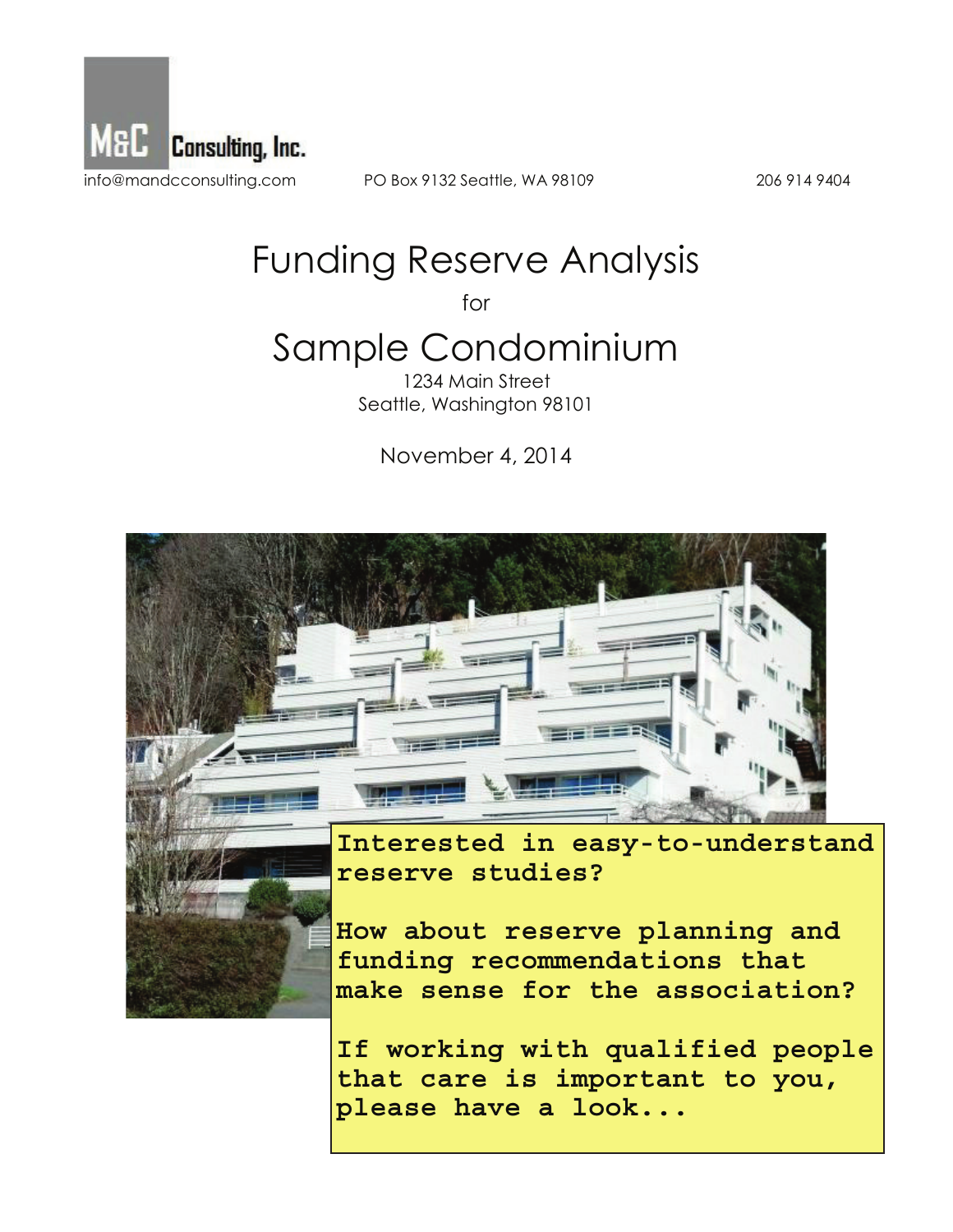

PO Box 9132 Seattle, WA 98109

206 914 9404

### **Reserve Study Summary**

#### **Subject Property**

| Association: | Sample Condominium                                      | Number of units: | 41              |
|--------------|---------------------------------------------------------|------------------|-----------------|
| Location:    | Seattle, WA                                             | Analysis date:   | January 1, 2015 |
|              | Study period: January 1, 2015 through December 31, 2044 |                  |                 |

#### **Economic assumptions**

Tax rate on interest earned: Interest earned on reserves: .10% 30% Annual rate of inflation: 3.5%

#### **Reserve Fund Information**

| Reserve balance on analysis date                           | \$112,564 |
|------------------------------------------------------------|-----------|
| 100% funded amount on analysis date                        | \$135,481 |
| Percent funded on analysis date                            | 83.08%    |
| Current annual contribution rate                           | \$18,500  |
| Recommended annual reserves contribution                   | \$21,018  |
| <b>Fully Funded Contribution</b>                           | \$25,448  |
| <b>Baseline Contribution</b>                               | \$14,324  |
| Recommended average increase/(decrease) per unit per month | \$5.12    |
| Special assessment recommended                             | \$0       |

#### **Status of Reserve Fund**

The reserve account is currently "strong" by industry standards at 83.08% funded.

M&C Consulting recommends increasing the annual contribution to reserves to \$21,018 for 2015.

#### **5 Year Reserve Expenditure Forecast**

| Item name                           | <b>Budget Year</b> | <b>Projected Cost</b> |
|-------------------------------------|--------------------|-----------------------|
| Furnishing, exercise equipment      | 2016               | \$6,180               |
| Office computer                     | 2016               | \$824                 |
| Intercom system                     | 2017               | \$19,096              |
| Camera system                       | 2018               | \$7,102               |
| Flooring, exercise room             | 2018               | \$5,402               |
| Gate operator                       | 2018               | \$1,311               |
| Furnishing, common area furnishings | 2019               | \$4,435               |
| Renovation, common areas            | 2019               | \$11,255              |
| Renovation, theater room            | 2019               | \$13,506              |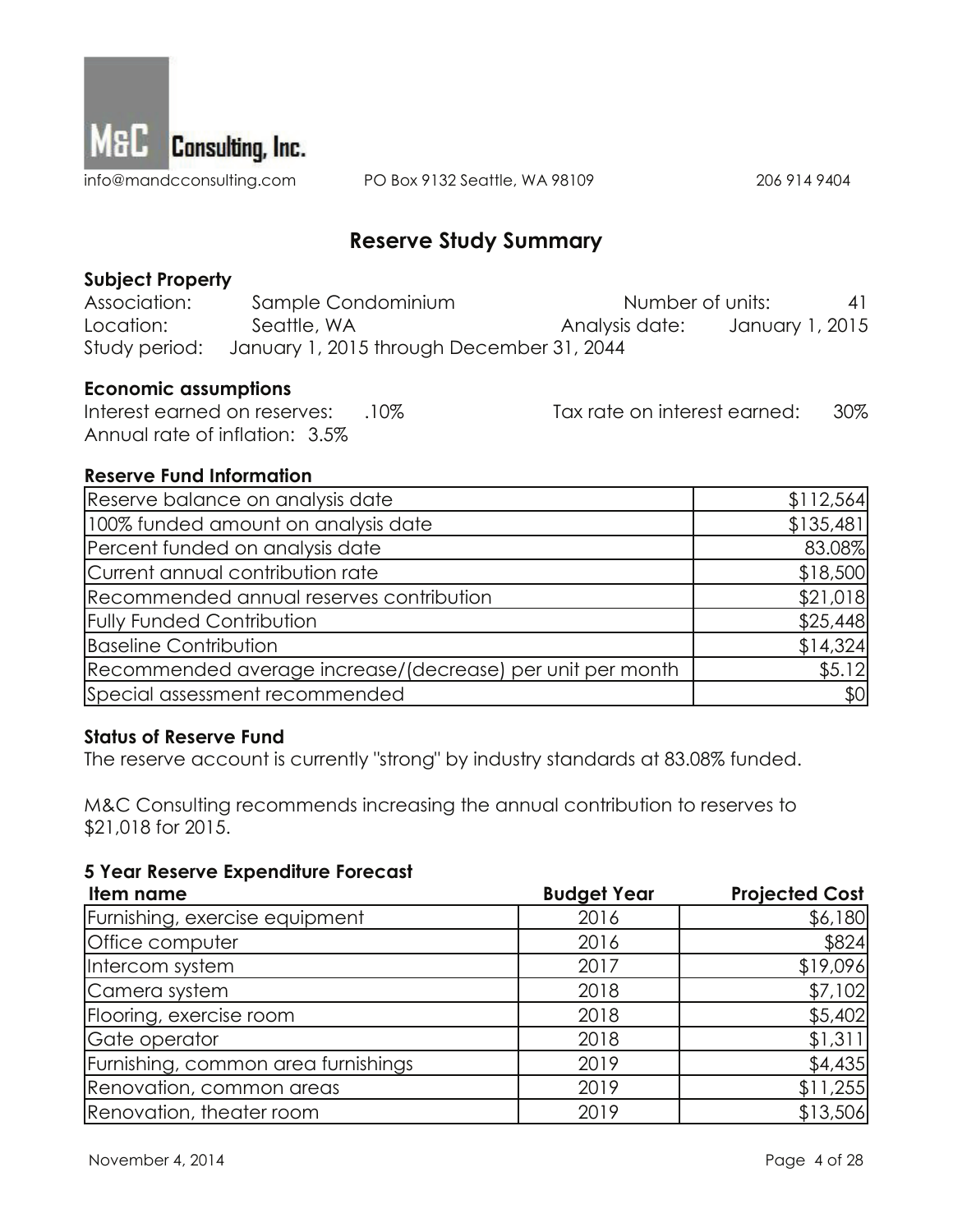# **Sample Condominium**<br>Analysis Date - January 1, 2015

### **Expenditures - Annual**

|                            |                                              |                              | <b>Service</b>           | Est                  | <b>Future</b>       | <b>Salvage</b> | <b>Net</b>         |
|----------------------------|----------------------------------------------|------------------------------|--------------------------|----------------------|---------------------|----------------|--------------------|
| <b>Date</b>                | <b>Description</b>                           | Code                         | Date                     | Life                 | Cost                | Value          | <b>Expenditure</b> |
| <b>Year --2015</b>         |                                              |                              |                          |                      |                     |                |                    |
| 01/01/2015                 | Fire alarm control panel                     | 910-000-0003                 | 01/01/2000               | 15:00 \$             | 6,500.00 \$         | $0.00$ \$      | 6,500.00           |
| 01/01/2015                 | HVAC, 5 ton unit                             | 910-000-0005                 | 01/01/2000               | 15:00                | 4,184.00            | 0.00           | 4,184.00           |
| 03/01/2015                 | Annual Tax Payment                           | 990-000-9990                 | 03/01/2015               |                      | 7.97                | 0.00           | 7.97               |
|                            |                                              |                              |                          | \$                   | 10,691.97 \$        | $0.00$ \$      | 10,691.97          |
|                            |                                              |                              |                          |                      |                     |                |                    |
| Year -- 2016               |                                              |                              |                          |                      |                     |                |                    |
| 01/01/2016<br>01/01/2016   | Envelope, insp. and maintenance              | 910-000-0002                 | 01/01/2011               | 5:00                 | 5,695.62            | 0.00           | 5,695.62           |
|                            | Paint, interior<br><b>Annual Tax Payment</b> | 910-000-0008<br>990-000-9990 | 01/01/2008<br>03/01/2016 | 8:00                 | 19,054.43<br>33.77  | 0.00<br>0.00   | 19,054.43<br>33.77 |
| 03/01/2016                 |                                              |                              |                          | \$                   | 24,783.82 \$        | $0.00$ \$      | 24,783.82          |
|                            |                                              |                              |                          |                      |                     |                |                    |
| This                       | report can be used as a capital              |                              |                          |                      |                     |                |                    |
|                            | expenditure and maintenance schedule.        |                              |                          |                      |                     | 0.00           | 34.33              |
|                            |                                              |                              |                          |                      |                     | $0.00\,$ \$    | 34.33              |
| <b>Year --2018</b>         |                                              |                              |                          |                      |                     |                |                    |
| 03/01/2018                 | Annual Tax Payment                           | 990-000-9990                 | 03/01/2018               | $\ddot{\phantom{a}}$ | 40.89               | 0.00           | 40.89              |
|                            |                                              |                              |                          | \$                   | 40.89 \$            | 0.00%          | 40.89              |
|                            |                                              |                              |                          |                      |                     |                |                    |
| Year --2019                |                                              |                              |                          |                      |                     |                |                    |
| 01/01/2019                 | Intercom system                              | 910-000-0006                 | 01/01/2004               | 15:00                | 7,360.25            | 0.00           | 7,360.25           |
| 03/01/2019                 | Annual Tax Payment                           | 990-000-9990                 | 03/01/2019               |                      | 47.14               | 0.00           | 47.14              |
|                            |                                              |                              |                          | \$                   | 7,407.39 \$         | 0.00%          | 7,407.39           |
|                            |                                              |                              |                          |                      |                     |                |                    |
| Year -- 2020<br>01/01/2020 | Flooring, carpet, commercial                 | 910-000-0004                 | 01/01/2005               | 15:00                | 19,293.27           | 0.00           | 19,293.27          |
| 03/01/2020                 | Annual Tax Payment                           | 990-000-9990                 | 03/01/2020               | $\ddot{\phantom{a}}$ | 51.04               | 0.00           | 51.04              |
| 06/01/2020                 | Paint, exterior                              | 910-000-0007                 | 06/01/2010               | 10:00                | 44,832.10           | 0.00           | 44,832.10          |
|                            |                                              |                              |                          | \$                   | 64,176.41 \$        | $0.00\;$ \$    | 64,176.41          |
|                            |                                              |                              |                          |                      |                     |                |                    |
| <b>Year --2021</b>         |                                              |                              |                          |                      |                     |                |                    |
| 01/01/2021                 | Envelope, insp. and maintenance              | 910-000-0002                 | 01/01/2016               | 5:00                 | 6,783.16            | 0.00           | 6,783.16           |
| 03/01/2021                 | Annual Tax Payment                           | 990-000-9990                 | 03/01/2021               |                      | 42.38               | 0.00           | 42.38              |
|                            |                                              |                              |                          | \$                   | $6,825.54$ \$       | $0.00$ \$      | 6,825.54           |
| Year -- 2022               |                                              |                              |                          |                      |                     |                |                    |
| 03/01/2022                 | Annual Tax Payment                           | 990-000-9990                 | 03/01/2022               |                      | 45.10               | 0.00           | 45.10              |
|                            |                                              |                              |                          | \$                   | $45.10 \; \text{S}$ | $0.00$ \$      | 45.10              |
|                            |                                              |                              |                          |                      |                     |                |                    |
| Year --2023                |                                              |                              |                          |                      |                     |                |                    |
| 03/01/2023                 | Annual Tax Payment                           | 990-000-9990                 | 03/01/2023               |                      | 52.40               | 0.00           | 52.40              |
|                            |                                              |                              |                          | \$                   | $52.40 \; \text{S}$ | $0.00\;$ \$    | 52.40              |
| Year -- 2024               |                                              |                              |                          |                      |                     |                |                    |
| 01/01/2024                 | Paint, interior                              | 910-000-0008                 | 01/01/2016               | 8:00                 | 25,201.21           | 0.00           | 25,201.21          |
| 01/01/2024                 | Renovation, lobby                            | 910-000-0009                 | 01/01/2009               | 15:00                | 19,859.65           | 0.00           | 19,859.65          |
| 03/01/2024                 | Annual Tax Payment                           | 990-000-9990                 | 03/01/2024               |                      |                     | 0.00           | 57.02              |
|                            |                                              |                              |                          | ÷                    | 57.02               |                |                    |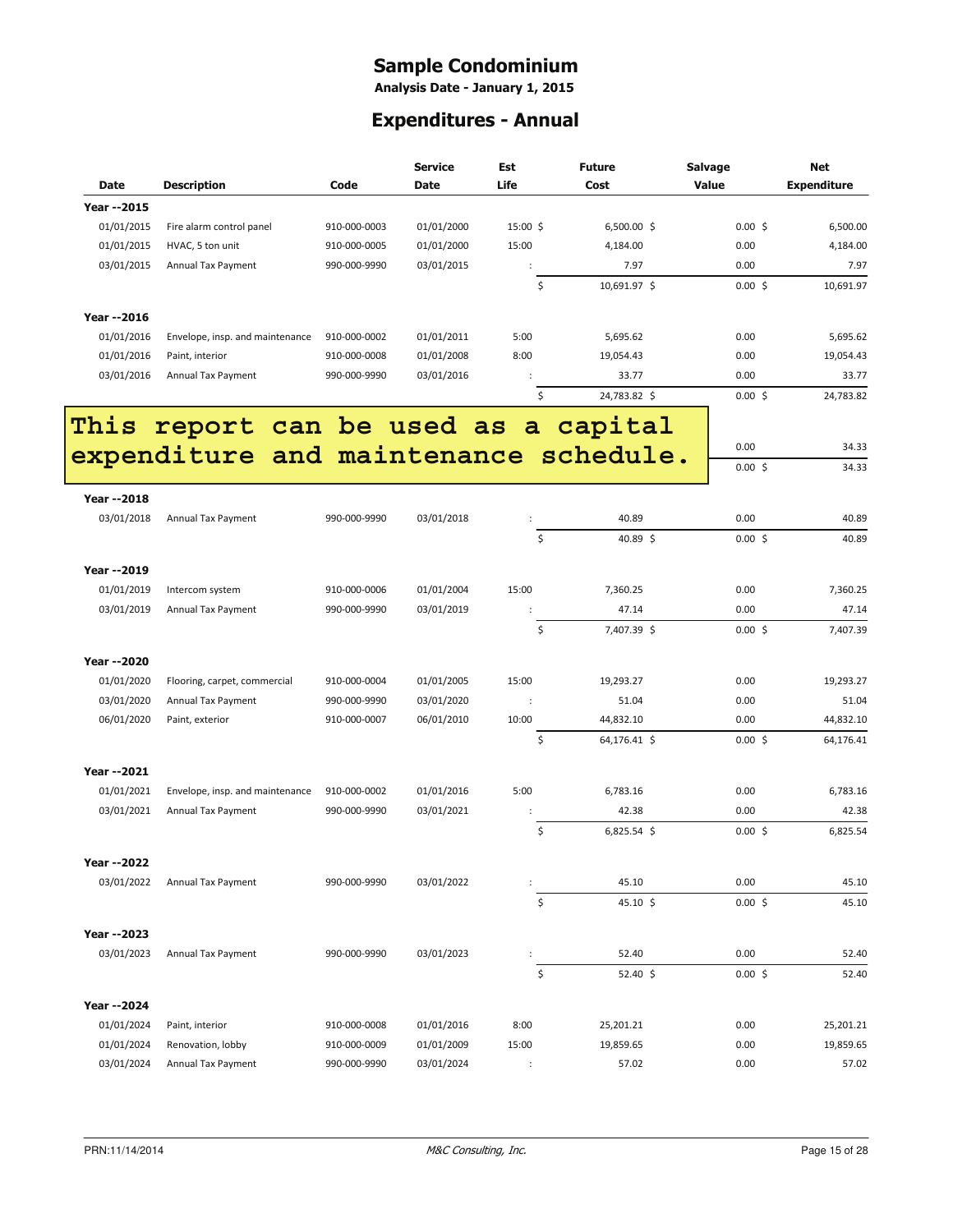#### **Sample Condominium**

Analysis Date - January 1, 2015

#### **Item Parameters - Full Detail**

|                    | Flooring, carpet, commercial |                                 |                   |       |                              |           |                                        |               |
|--------------------|------------------------------|---------------------------------|-------------------|-------|------------------------------|-----------|----------------------------------------|---------------|
| <b>Item Number</b> |                              | 4                               |                   |       | <b>Measurement Basis</b>     |           |                                        | yd sq         |
| <b>Type</b>        |                              | Common Area                     |                   |       | <b>Estimated Useful Life</b> |           |                                        | 15:00         |
| Category           |                              | <b>Common Area Elements</b>     | <b>Basis Cost</b> |       |                              | 40.50     |                                        |               |
| <b>Tracking</b>    |                              | We will also customize reports, |                   |       |                              | including |                                        |               |
| <b>Method</b>      |                              |                                 |                   |       |                              |           | adding your Chart of Accounts numbers. |               |
|                    | <b>Service</b>               |                                 |                   |       |                              |           |                                        |               |
|                    |                              | Replace                         | Rem               | Adj   |                              |           | <b>Replacement Cost</b>                |               |
| Code               | Date                         | Date                            | <b>Life</b>       | Life  | Quantity                     |           | Current                                | <b>Future</b> |
| 910-000-0004       | 01/01/2005                   | 01/01/2020                      | 5:00              | 15:00 | 400.00                       |           | 16,200.00 \$                           | 19,293.27     |

#### **Comments**

Better-quality, commercial grade, level loop carpet installed. Glue-down carpet installation includes sweeping the floor and applying adhesive. Carpet over pad installation includes laying the pad and stapling or spot adhesive.